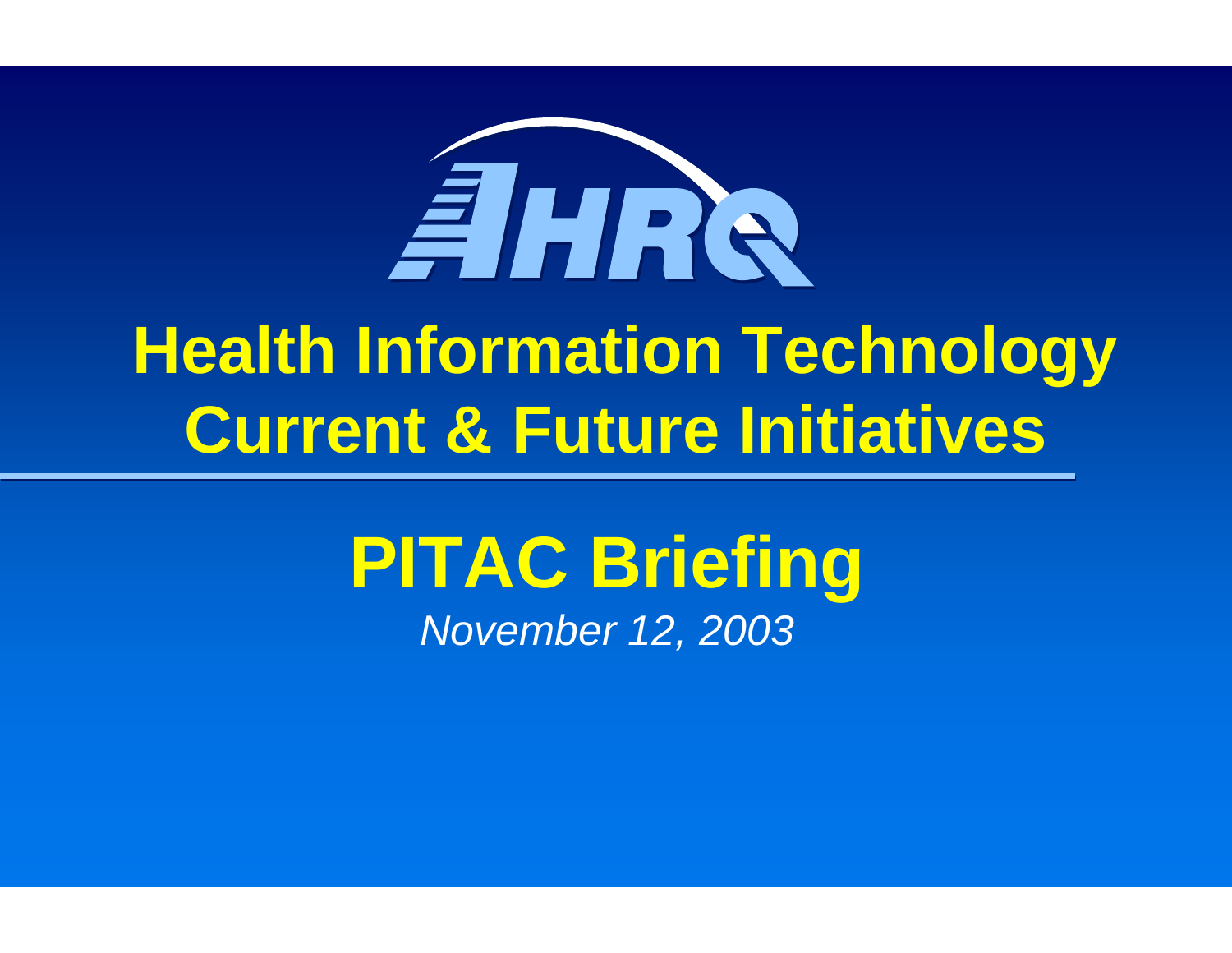**"We have wonderful technology, but some grocery stores have better technology than our hospitals and clinics."**

> Secretary Tommy Thompson Chicago Medical School Commencement June 7, 2002

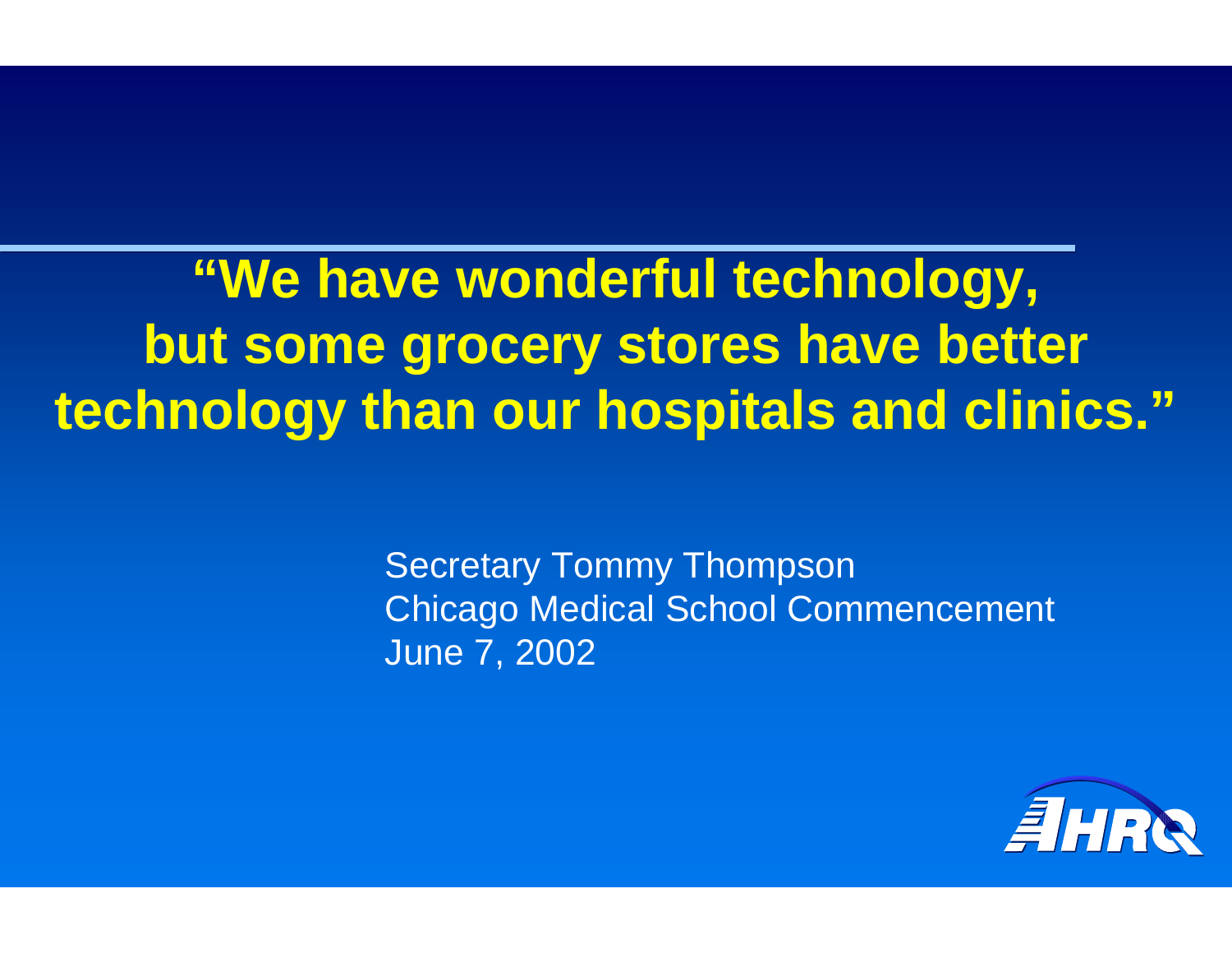### **AHRQ: Networking and Information Technology Research and Development Efforts Research and Development Efforts**

#### FY 2003 Budget Estimates and FY 2004 Budget Requests (dollars in millions)

|                     | High End.<br>Computing :<br>Infrastructure<br>and.<br>Applications. | High End.<br>Computing :<br>Research,<br>and.<br>Development | Human.<br>Computer:<br>Interaction and<br>Information<br>Management. | Large<br>Scale<br>Networking | Software<br>Design<br>and .<br>Productivity | High.<br>Confidence<br>Software.<br>and<br>Systems. | Social,<br>Economic,<br>and.<br>Worldorce |               |
|---------------------|---------------------------------------------------------------------|--------------------------------------------------------------|----------------------------------------------------------------------|------------------------------|---------------------------------------------|-----------------------------------------------------|-------------------------------------------|---------------|
| Agency              |                                                                     | (HEC 1&A) (HEC R&D) (HCI & IM)                               |                                                                      | (LSN)                        | (SDP)                                       | (HCSS)                                              | (SEW)                                     | <b>Totals</b> |
| AHRQ<br><b>AHRQ</b> |                                                                     |                                                              | 6.4<br>32.0                                                          | 5.2<br>25.0                  |                                             |                                                     |                                           | 12.<br>57     |

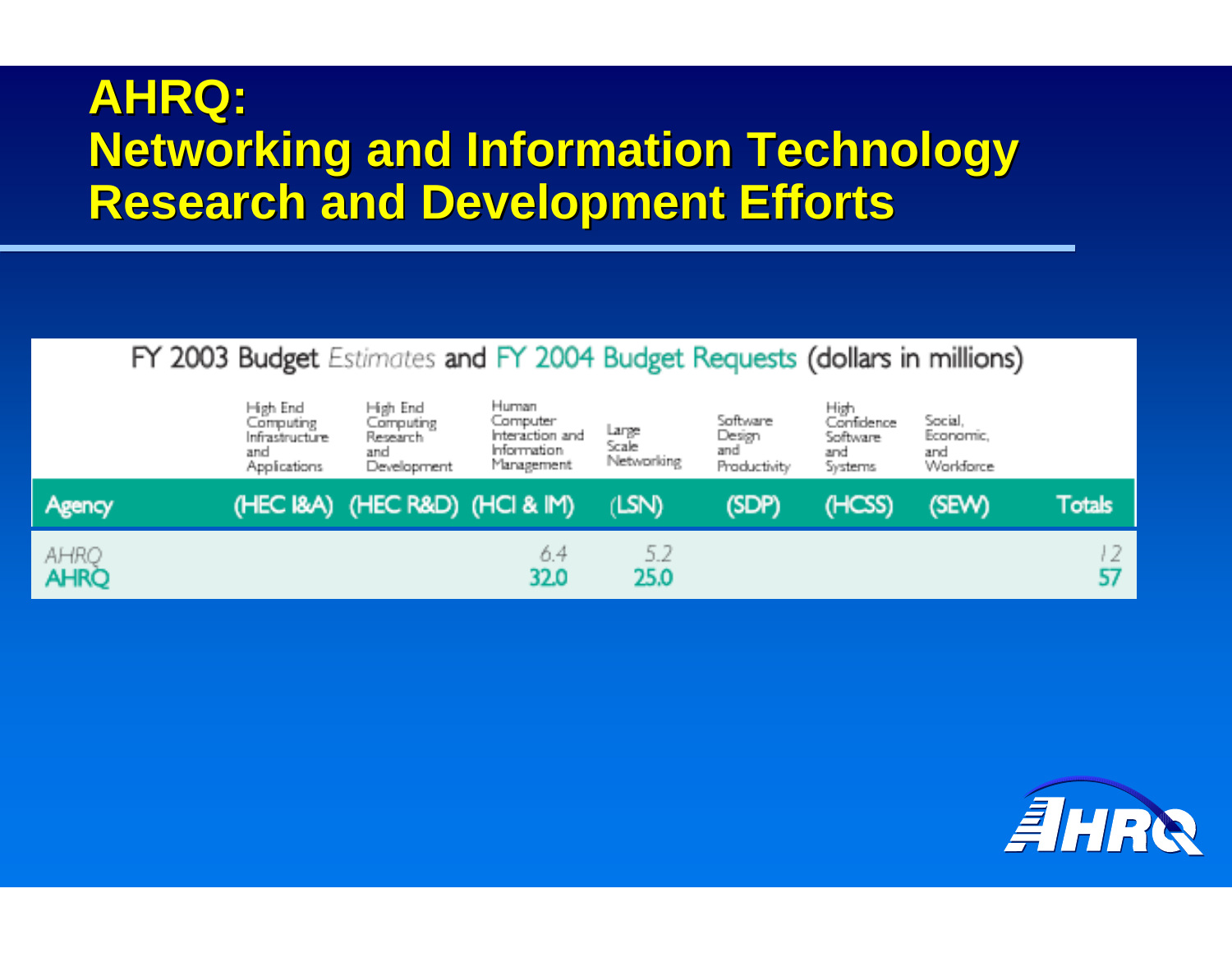### **How can we use Health Information Technology (HIT) to improve care?**

### **Tools to improve health care: Tools to improve health care:**

- $\mathcal{L}_{\mathcal{A}}$  , and the set of the set of the set of the set of the set of the set of the set of the set of the set of the set of the set of the set of the set of the set of the set of the set of the set of the set of th - Electronic health records (EHR), e-prescribing, decision support, CPOE
- $\blacksquare$  **Share needed information** 
	- $\mathcal{L}_{\mathcal{A}}$  , and the set of the set of the set of the set of the set of the set of the set of the set of the set of the set of the set of the set of the set of the set of the set of the set of the set of the set of th **- Connectivity and interoperability**
- $\blacksquare$  **Organizational and financial systems** 
	- $\mathcal{L}_{\mathcal{A}}$  , and the set of the set of the set of the set of the set of the set of the set of the set of the set of the set of the set of the set of the set of the set of the set of the set of the set of the set of th – Bed flow, test result management

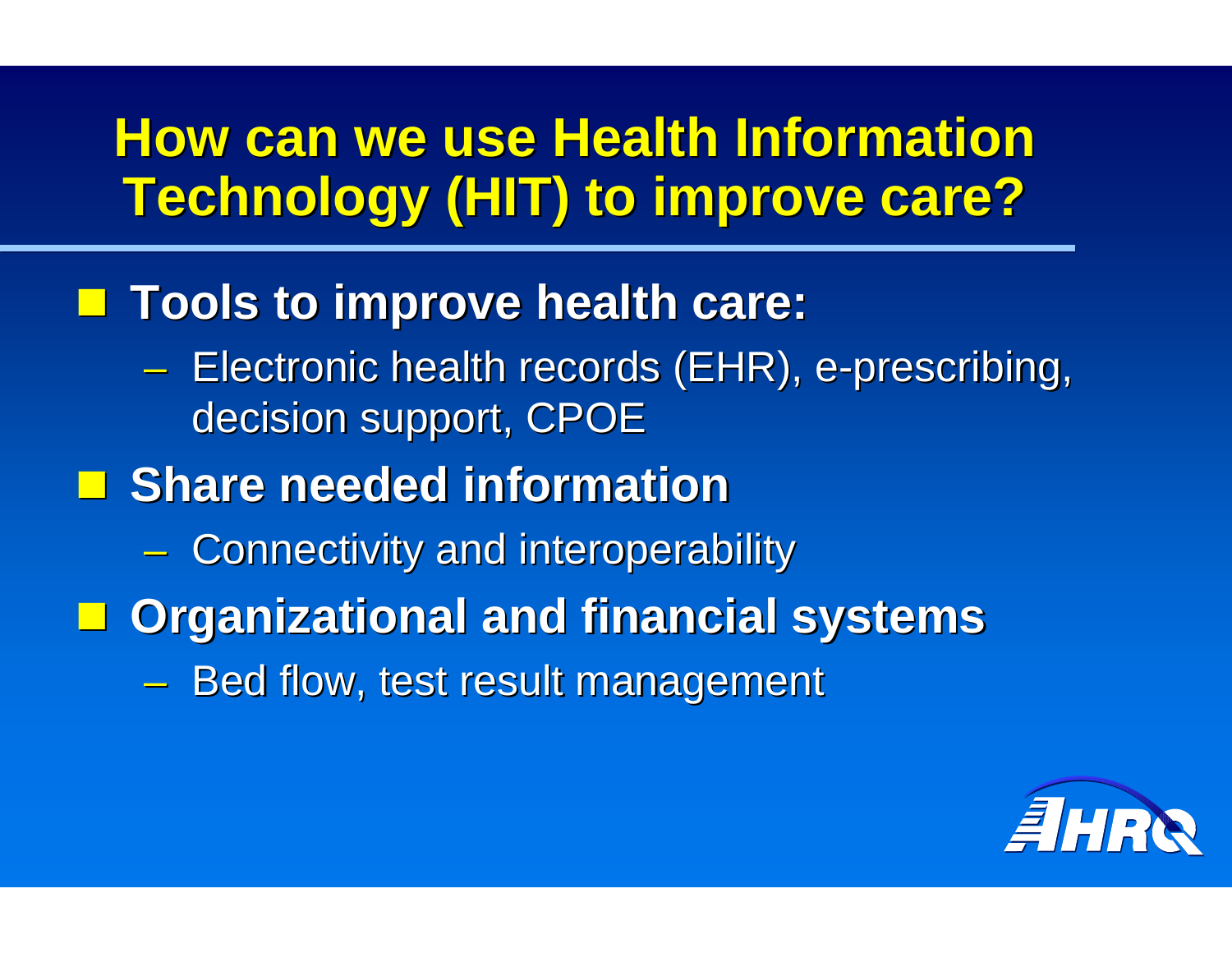# **AHRQ's HIT Portfolio AHRQ's HIT Portfolio**

- $\blacksquare$  Grant portfolio related to the development, evaluation and diffusion of HIT in diverse clinical settings
- **Example Emphasis on the role of HIT in patient safety** 
	- $\mathcal{L}_{\mathcal{A}}$  , and the set of the set of the set of the set of the set of the set of the set of the set of the set of the set of the set of the set of the set of the set of the set of the set of the set of the set of th **- Clinical Informatics to Promote Patient Safety (CLIPS)**
- **Historical HIT spending (grants and contracts):** 
	- $\mathcal{L}_{\mathcal{A}}$  , and the set of the set of the set of the set of the set of the set of the set of the set of the set of the set of the set of the set of the set of the set of the set of the set of the set of the set of th - FY01: \$18.4M
	- $\mathcal{L}_{\mathcal{A}}$  , and the set of the set of the set of the set of the set of the set of the set of the set of the set of the set of the set of the set of the set of the set of the set of the set of the set of the set of th - FY02: \$21.8M
	- $\mathcal{L}_{\mathcal{A}}$  , and the set of the set of the set of the set of the set of the set of the set of the set of the set of the set of the set of the set of the set of the set of the set of the set of the set of the set of th - FY03: \$11.6M

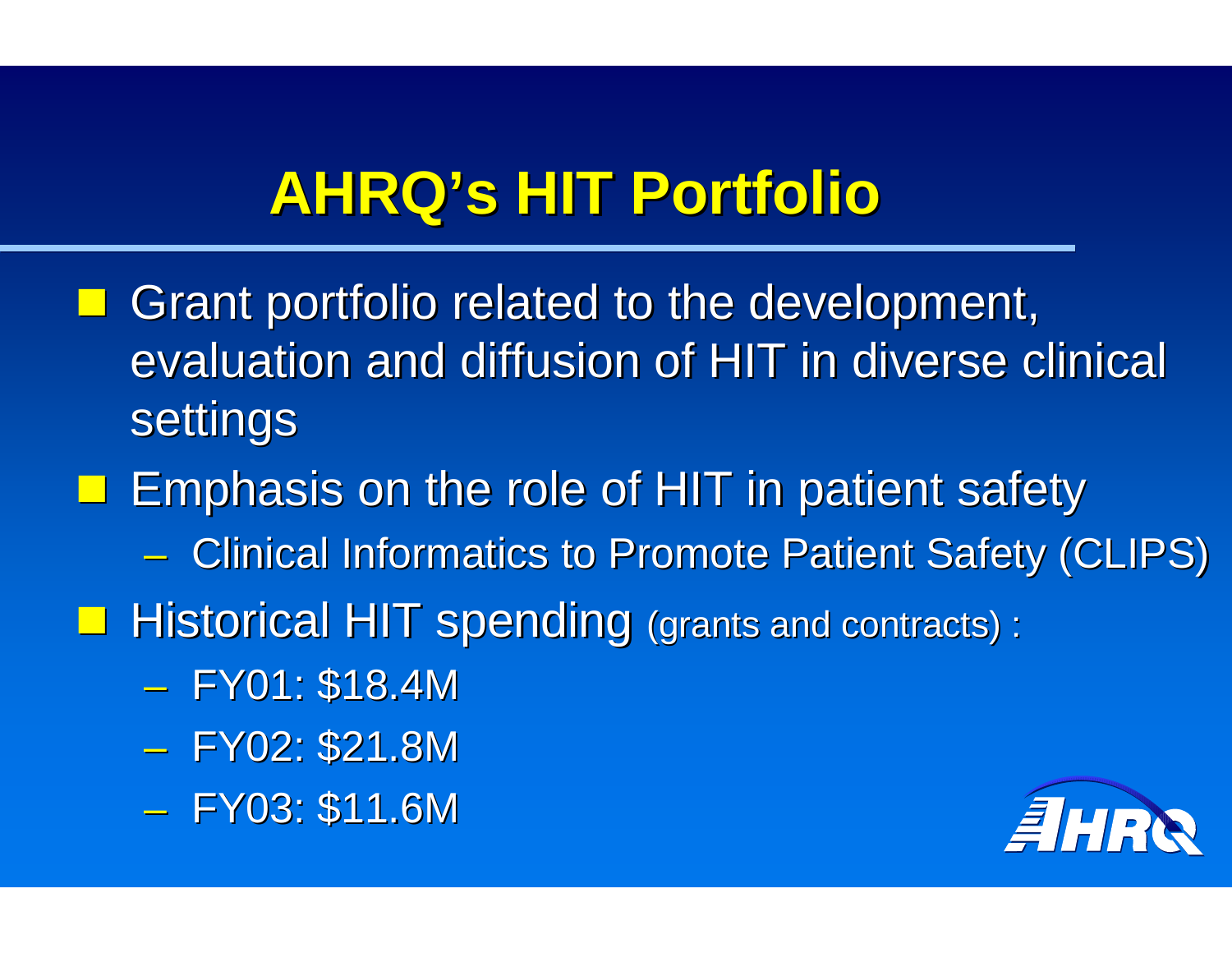# **Building the Evidence Base for HIT Building the Evidence Base for HIT**

- $\overline{\phantom{0}}$ **Electronic Health Records** 
	- *Shared Online Health Records Shared Online Health Records for Patient Safety and Care for Patient Safety and Care*
- **E** Clinical Decision Support
	- *Automated Lab Test Follow Automated Lab Test Follow-up to Reduce Medical Errors up to Reduce Medical Errors*
- $\Box$  Electronic Prescribing
	- $\mathcal{L}_{\mathcal{A}}$  , the state of the state of the state  $\mathcal{L}_{\mathcal{A}}$ *Error rates and prescribing practices in pediatric clinics*
- $\blacksquare$  **Use of hand-held devices** 
	- $\mathcal{L}_{\mathcal{A}}$  , the state of the state of the state  $\mathcal{L}_{\mathcal{A}}$  *Acceptance, benefits, and barriers in the use of hand-held decision support systems in ambulatory settings*
- Consumer use of the Internet
	- *Parent -Initiated Prevention Program Initiated Prevention Program*

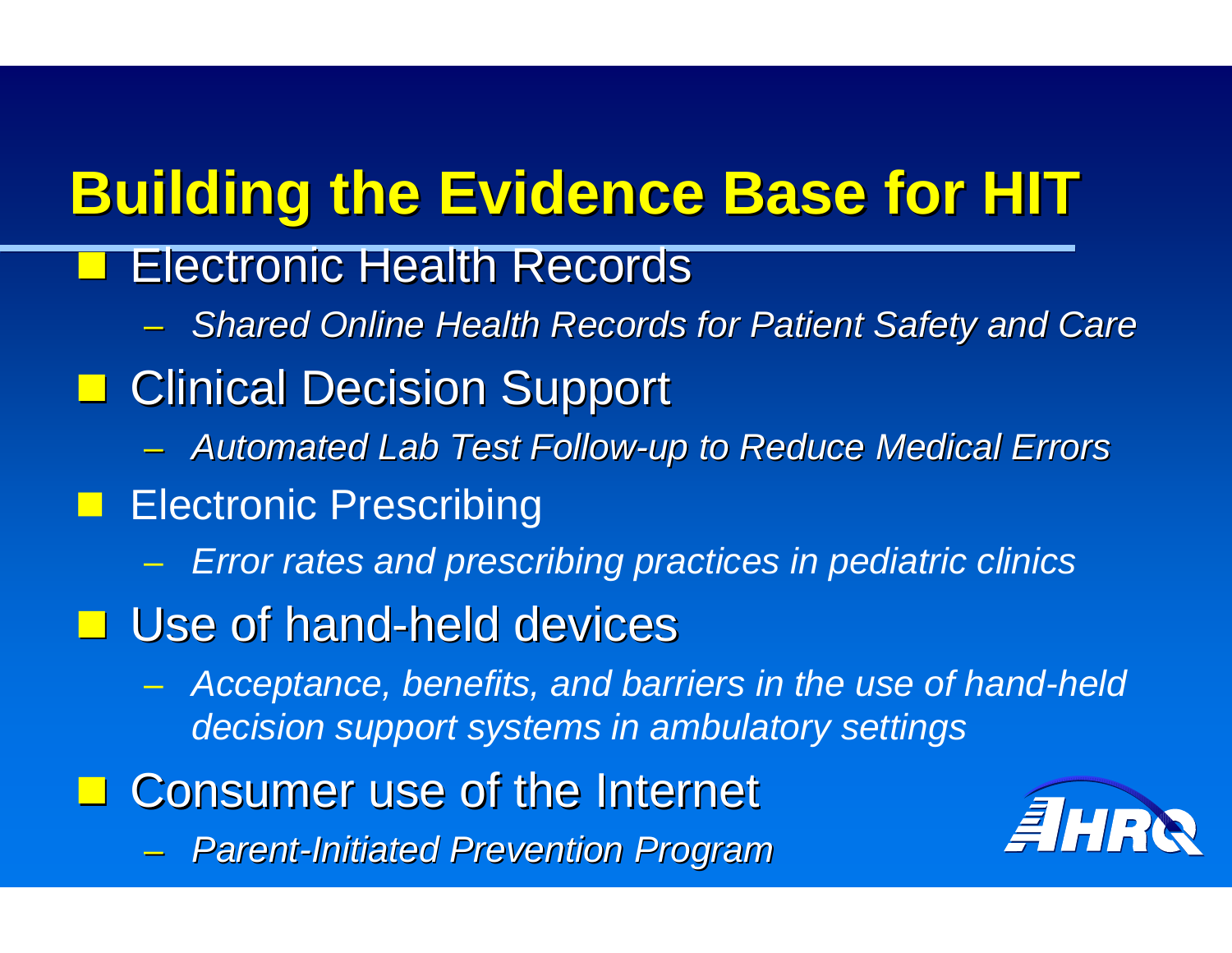# **AHRQ's Role in Departmental AHRQ's Role in Departmental HIT Efforts (1) HIT Efforts (1)**

### *"One department" "One department" collaborations collaborations*

- $\mathcal{L}_{\mathcal{A}}$  , and the set of the set of the set of the set of the set of the set of the set of the set of the set of the set of the set of the set of the set of the set of the set of the set of the set of the set of th - Patient Safety Task Force (AHRQ, CMS, CDC, FDA) to reduce medical error reporting burden FDA) to reduce medical error reporting burden through centralized e-reporting
- $\mathcal{L}_{\mathcal{A}}$  , and the set of the set of the set of the set of the set of the set of the set of the set of the set of the set of the set of the set of the set of the set of the set of the set of the set of the set of th  $-$  Public/private partnership on HIT and ambulatory safety initiatives (AHRQ, CMS, Leapfrog)
- $\,$  HIT and bioterrorism preparedness (AHRQ,  $\,$ OPHEP)

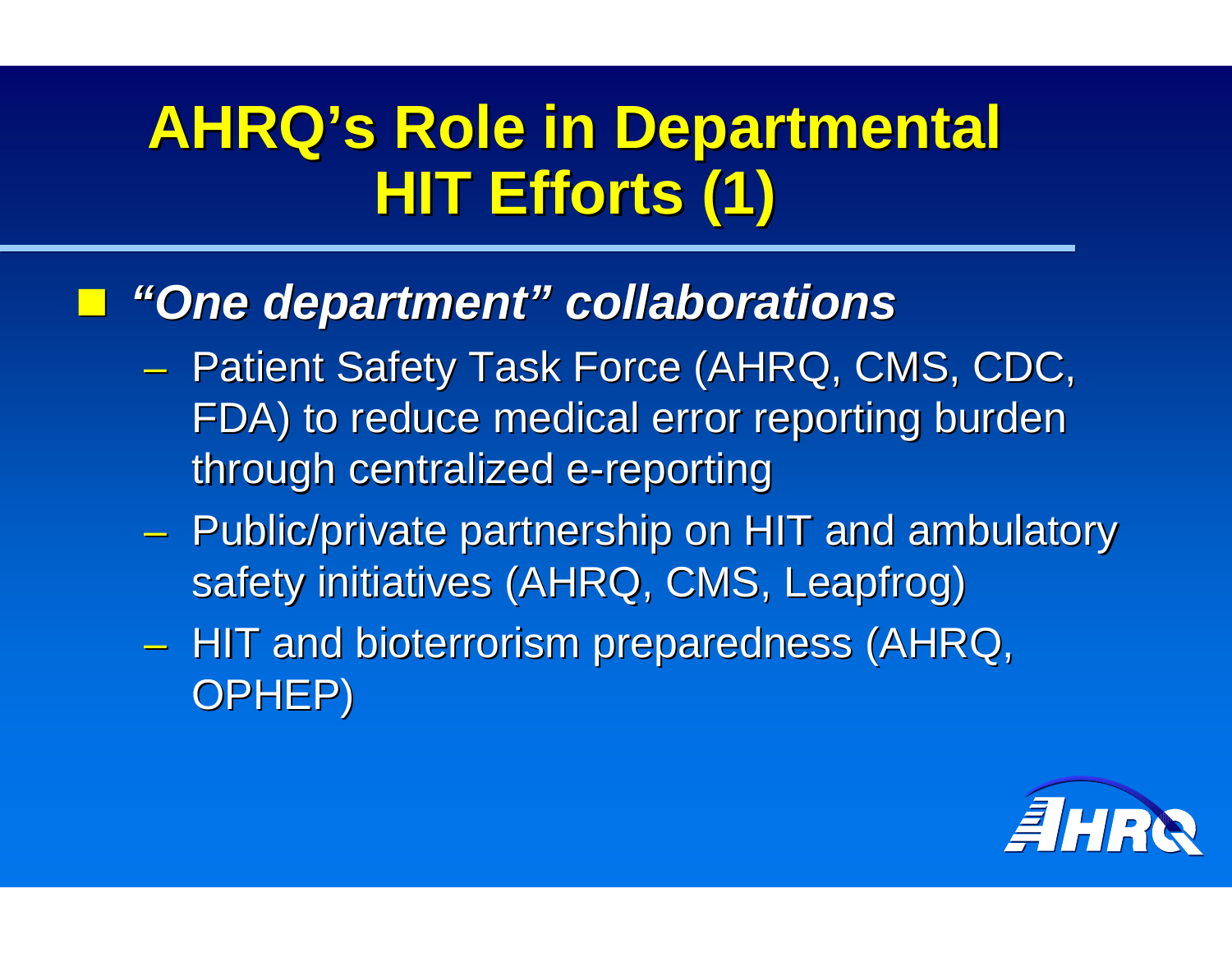# **AHRQ's Role in Departmental AHRQ's Role in Departmental HIT Efforts (2) HIT Efforts (2)**

### *"One department" "One department" collaborations collaborations*

- $\mathcal{L}_{\mathcal{A}}$  , and the set of the set of the set of the set of the set of the set of the set of the set of the set of the set of the set of the set of the set of the set of the set of the set of the set of the set of th - Support for a new evidence report on the costs/benefits of HIT functionalities (AHRQ, ASPE, CMS)
- $\mathcal{L}_{\mathcal{A}}$  , and the set of the set of the set of the set of the set of the set of the set of the set of the set of the set of the set of the set of the set of the set of the set of the set of the set of the set of th - Development of a EHR functional model through IOM/HL7 (AHRQ, VHA, CMS, ASPE)
- $\mathcal{L}_{\mathcal{A}}$  , and the set of the set of the set of the set of the set of the set of the set of the set of the set of the set of the set of the set of the set of the set of the set of the set of the set of the set of th – Support for Indian Health Service EHR demonstration project (AHRQ, IHS, VHA)

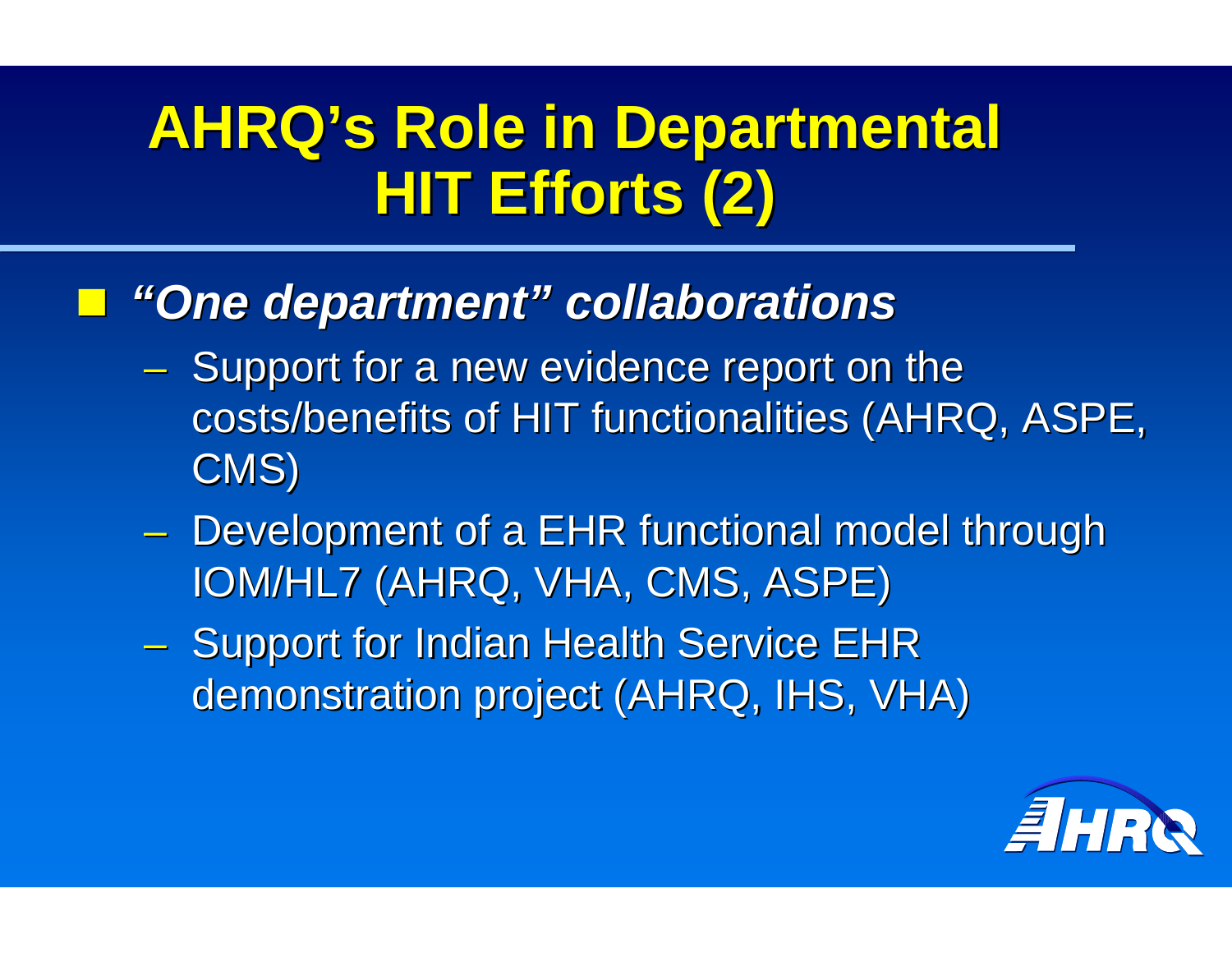## **FY '04 President's Budget Request FY '04 President's Budget Request**

#### **Improving Health Care Quality and Safety**

- The budget proposes \$84 million in AHRQ for patient safety activities to test and develop new interventions that may be reproducible across health care systems**.**
- $\mathcal{L}_{\mathcal{A}}$  , and the set of the set of the set of the set of the set of the set of the set of the set of the set of the set of the set of the set of the set of the set of the set of the set of the set of the set of th **\$62M dedicated to HIT efforts**
	- **550 million initiative to demonstrate hospital-based** information technology solutions, including an emphasis on small community and rural hospitals.
	- **Additional \$12M that will focus on clinical data standards** (AHRQ & ASPE)

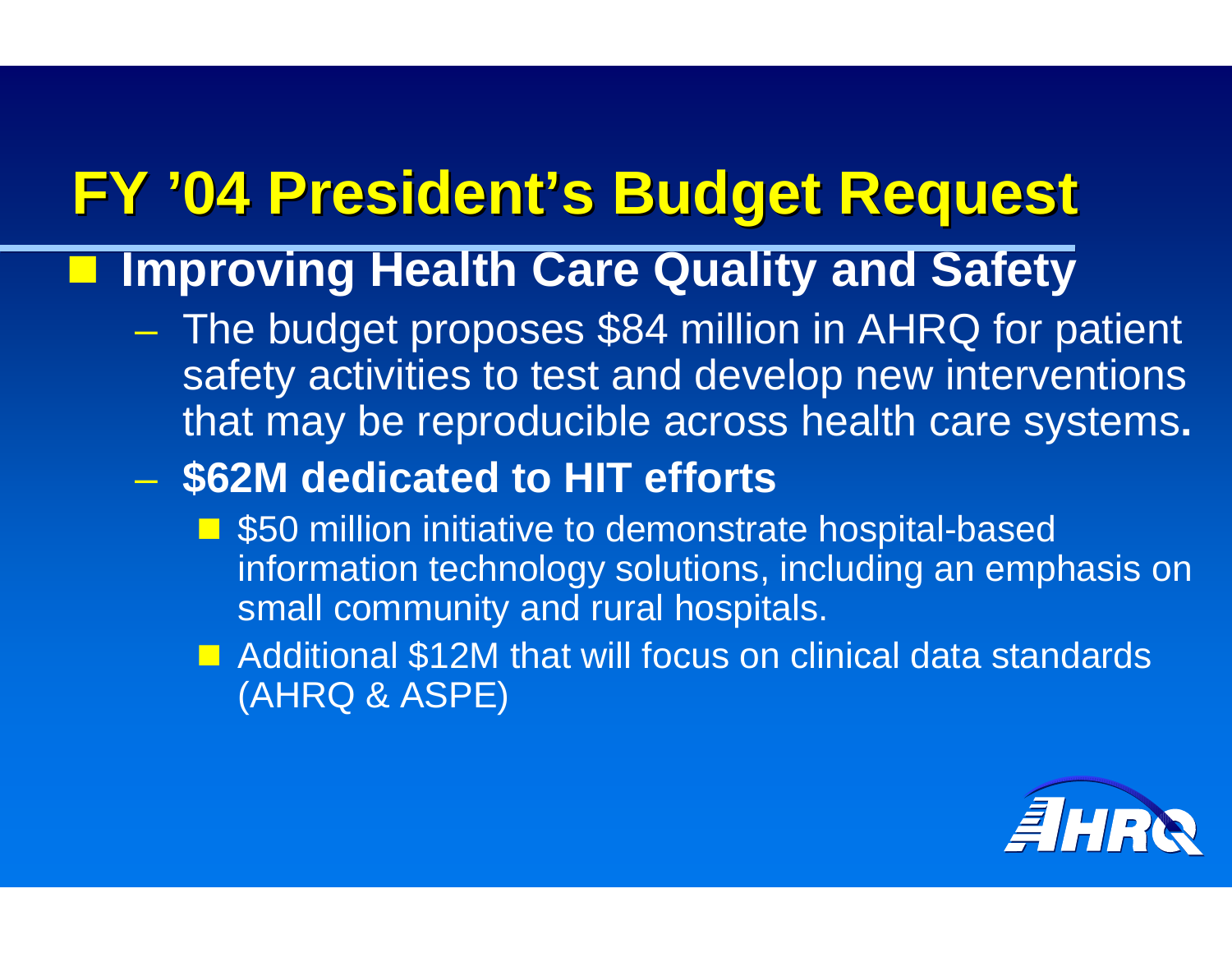## **FY '04 HIT Investment FY '04 HIT Investment**

#### П **\$62M** initiative:

- $\mathcal{L}_{\mathcal{A}}$  , and the set of the set of the set of the set of the set of the set of the set of the set of the set of the set of the set of the set of the set of the set of the set of the set of the set of the set of th - \$26 million: earmarked for implementing proven technologies in small and rural communities where HIT penetration has been low
- \$24 million: targeted for developing, implementing, and evaluating the use of new and innovative technologies to improve patient safety and quality of care in diverse health care settings.
- $\mathcal{L}_{\mathcal{A}}$  , and the set of the set of the set of the set of the set of the set of the set of the set of the set of the set of the set of the set of the set of the set of the set of the set of the set of the set of th \$12M: targeted for clinical data standards and interoperability

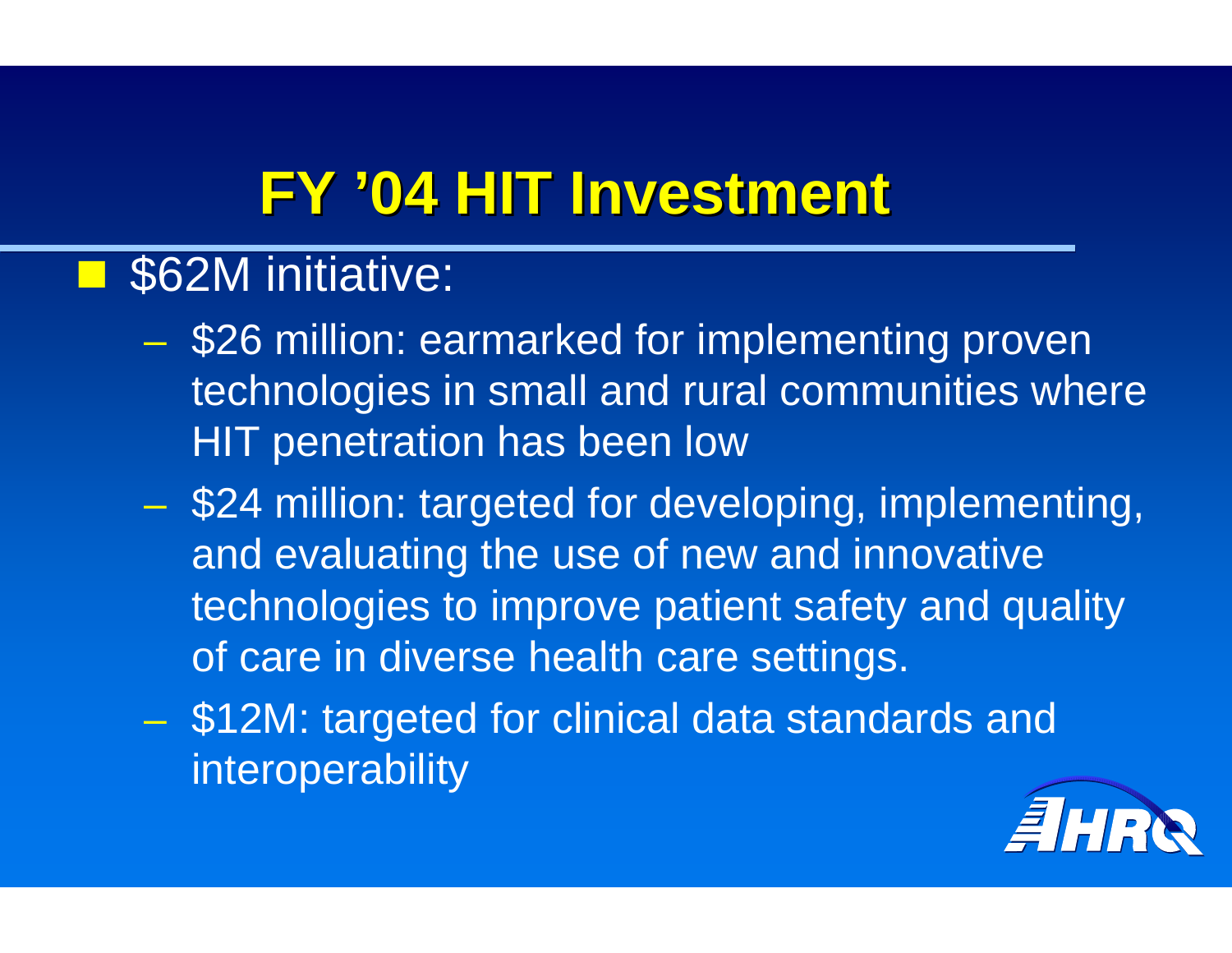### **Determining the Need: Determining the Need:** *HIT Expert Meeting HIT Expert Meeting*

- Diverse array of 45 potential partners and stakeholders (including NAC)
	- Federal agencies: **HRSA, VHA, ASPE, CMS, CDC, FDA, IHS**
	- $\mathcal{L}_{\mathcal{A}}$  , and the set of the set of the set of the set of the set of the set of the set of the set of the set of the set of the set of the set of the set of the set of the set of the set of the set of the set of th – Topical experts:
		- **HIT, Patient Safety, Rural**
	- Stakeholders

**E** e.g., rural providers, community health center providers, rural clinic directors, clinicians, vendorsEIHRN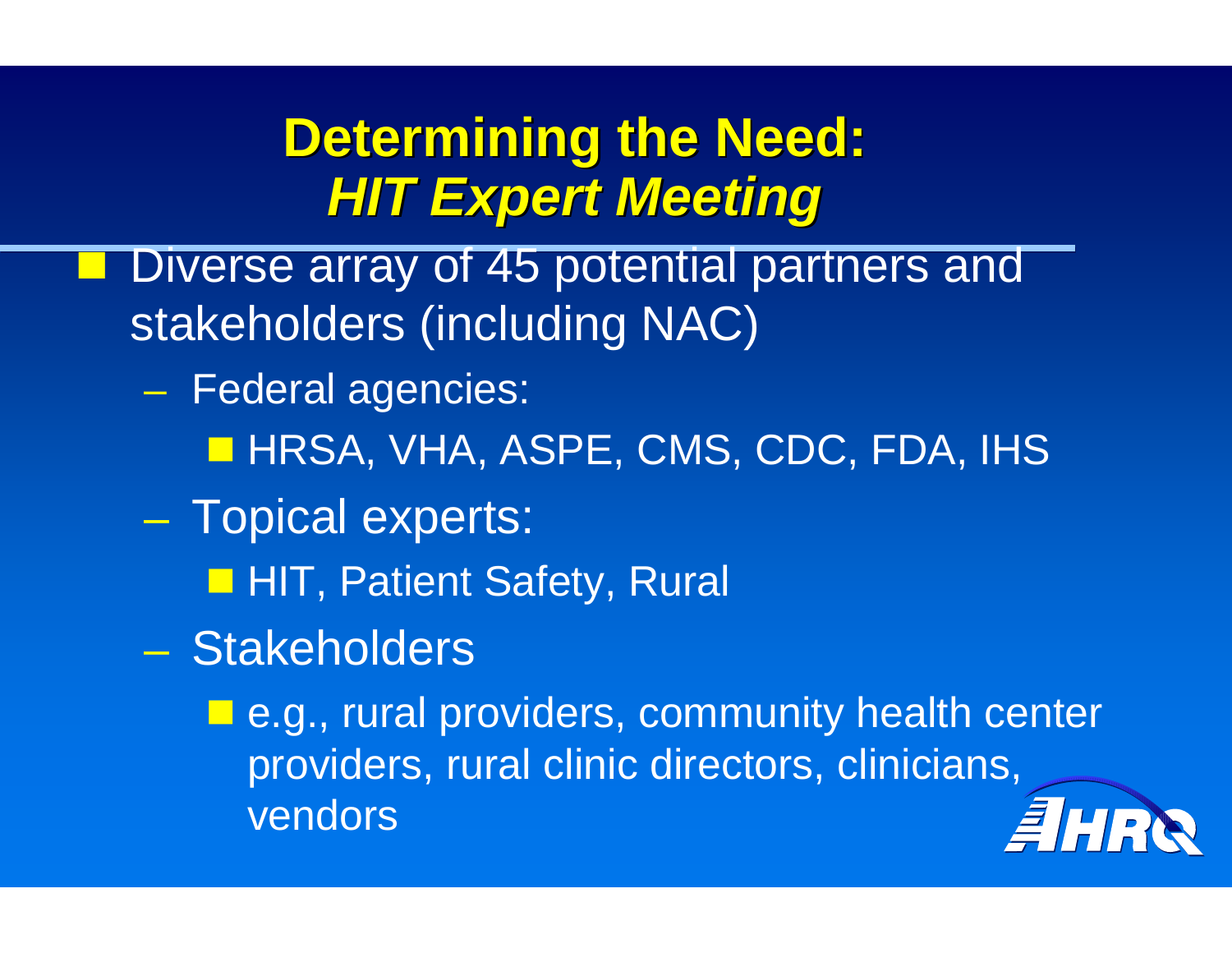## **HIT Expert Meeting: HIT Expert Meeting: General Themes General Themes**

H Financial and non-financial incentives to adopt HIT; Evaluate economics of HIT investment **Develop business case for HIT** – Educate public and policy makers **Develop framework to assess value of specific** features of HIT in diverse clinical settings  $\mathcal{L}_{\mathcal{A}}$  , and the set of the set of the set of the set of the set of the set of the set of the set of the set of the set of the set of the set of the set of the set of the set of the set of the set of the set of th - including workflow considerations **EValuate HIT systems currently in use to** understand successes and shortcomings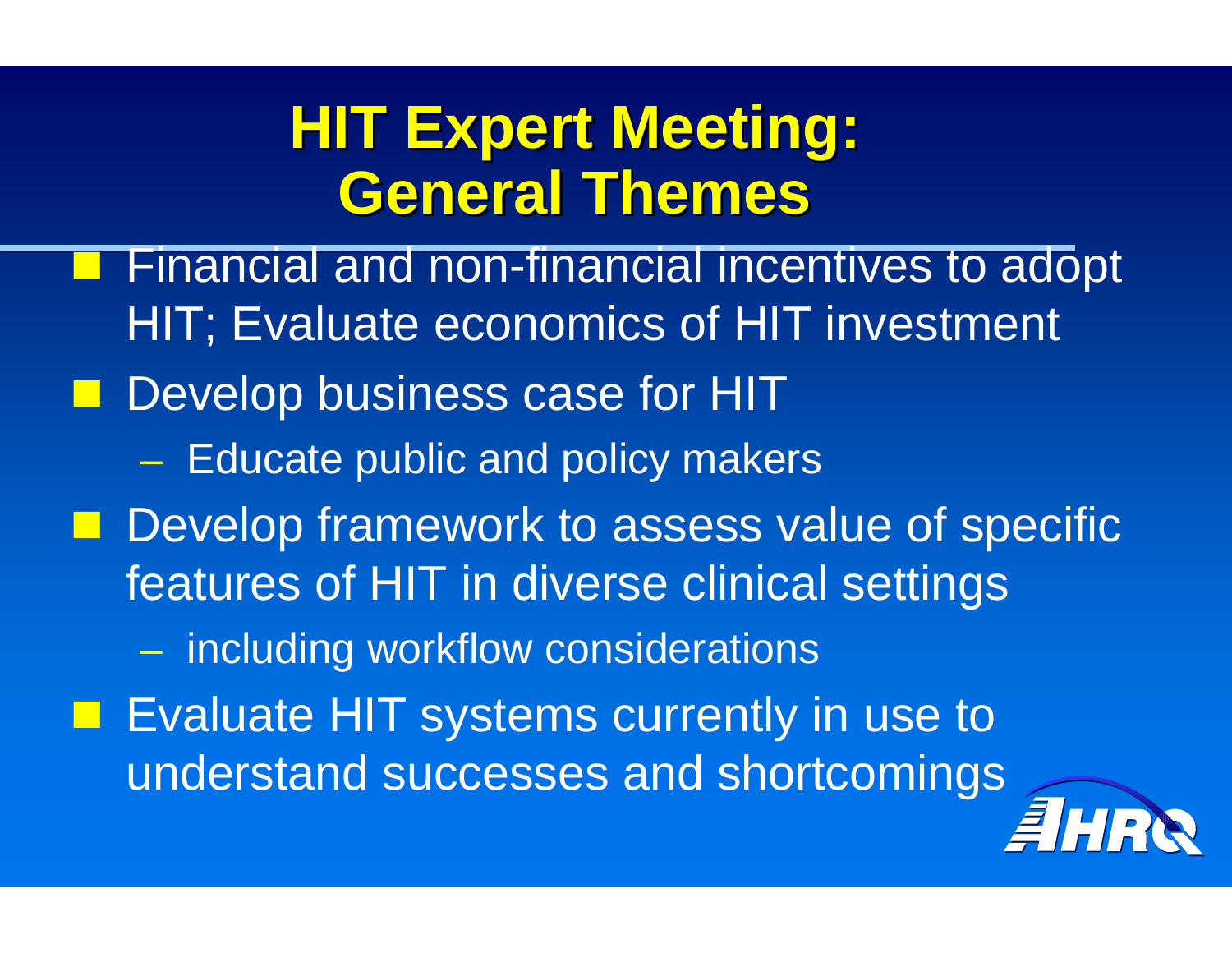# **HIT Expert Meeting: General Themes General Themes**

 $\blacksquare$ Develop clinical knowledge for the public domain (e.g., decision support rules, knowledge library) **Regional and community collaboratives**  public/private partnerships **Exaluate emerging technologies**  $\mathcal{L}_{\mathcal{A}}$  , and the set of the set of the set of the set of the set of the set of the set of the set of the set of the set of the set of the set of the set of the set of the set of the set of the set of the set of th including integration of admin and clinical systems Role of clinical data standards and interoperability (public health included)

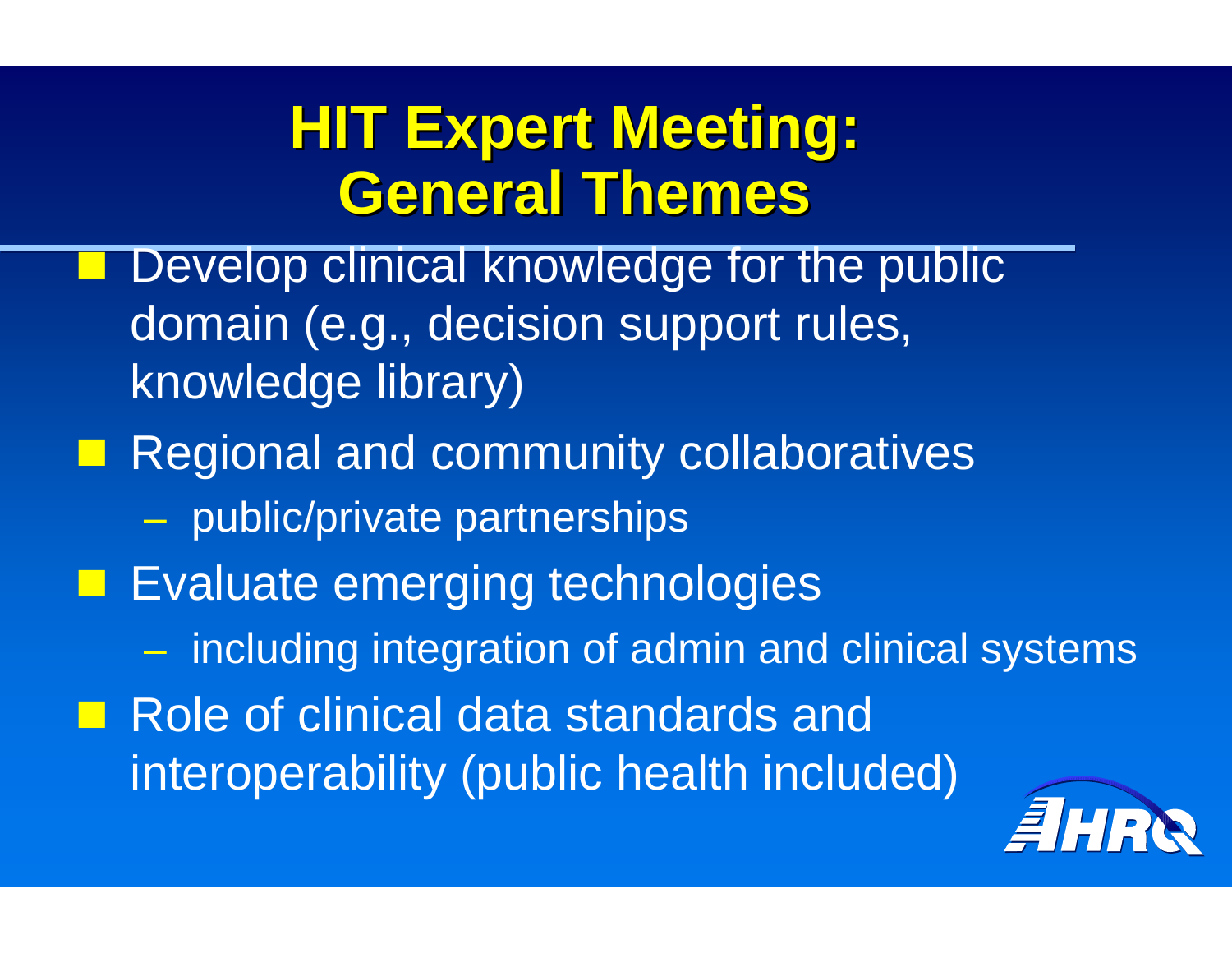# **HIT Expert Meeting: Specific Rural Themes Specific Rural Themes**

- **Issues are not really that different!!! Issues are not really that different!!!**
- Need to study and promulgate best practices
- Need for technical assistance in communities -- a rate -limiting step to HIT investment limiting step to HIT investment
- **Partnership with ongoing programs at Office of** Rural Health Policy (HRSA) to leverage investment
- **Build collaboration and sustainability into programs** Develop HIT toolkit for rural providers

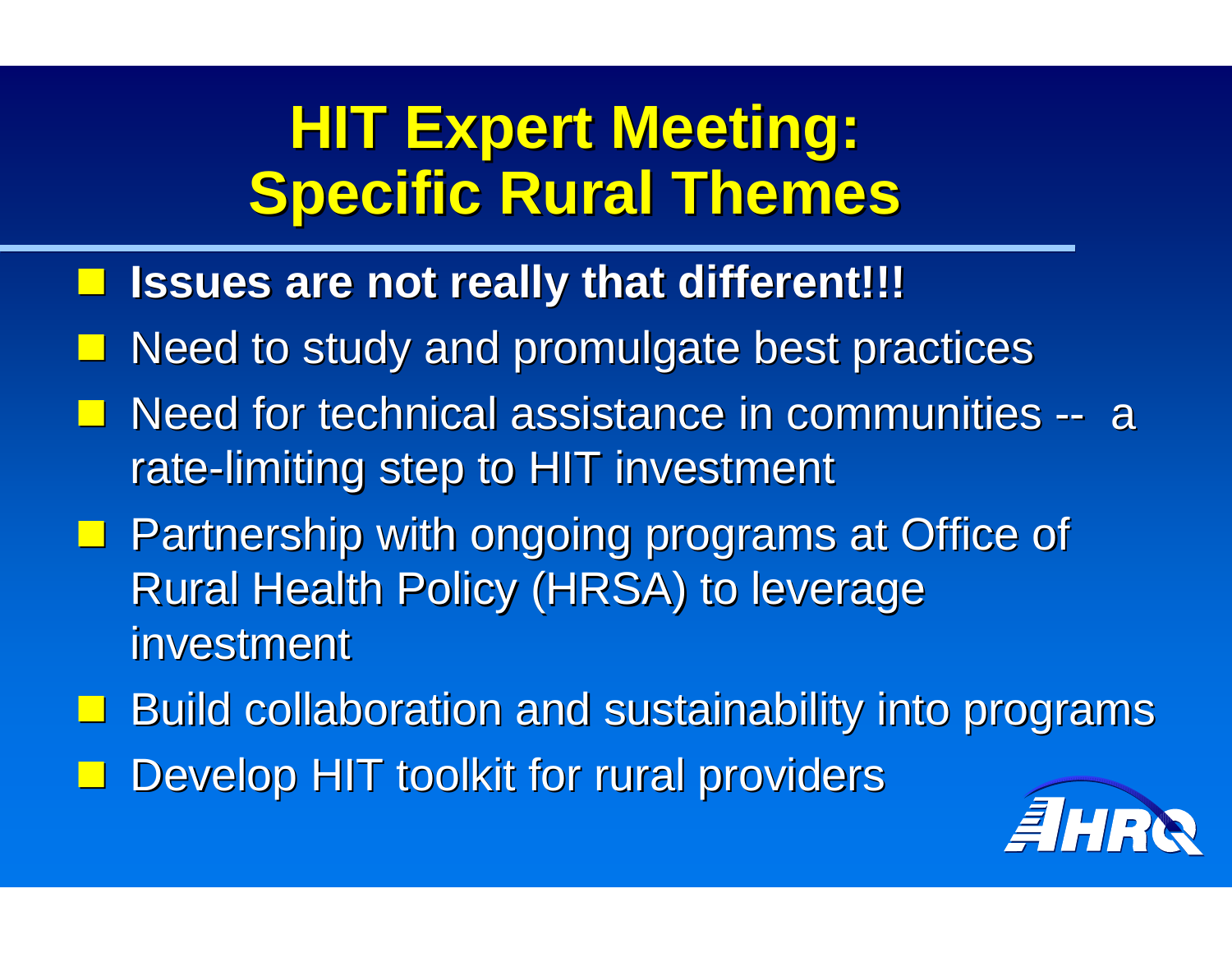### **Expert Meeting Results: Demonstrating HIT Solutions Demonstrating HIT Solutions**

- **\$50M Initiative**
- **Programs** 
	- $\mathcal{L}_{\mathcal{A}}$  , and the set of the set of the set of the set of the set of the set of the set of the set of the set of the set of the set of the set of the set of the set of the set of the set of the set of the set of th **Grants** (soon to be released)
	- Health IT Resource Center
	- Indian Health Service  $\cdot$ – RPMS
	- CMS –**- AHRQ Collaboration**

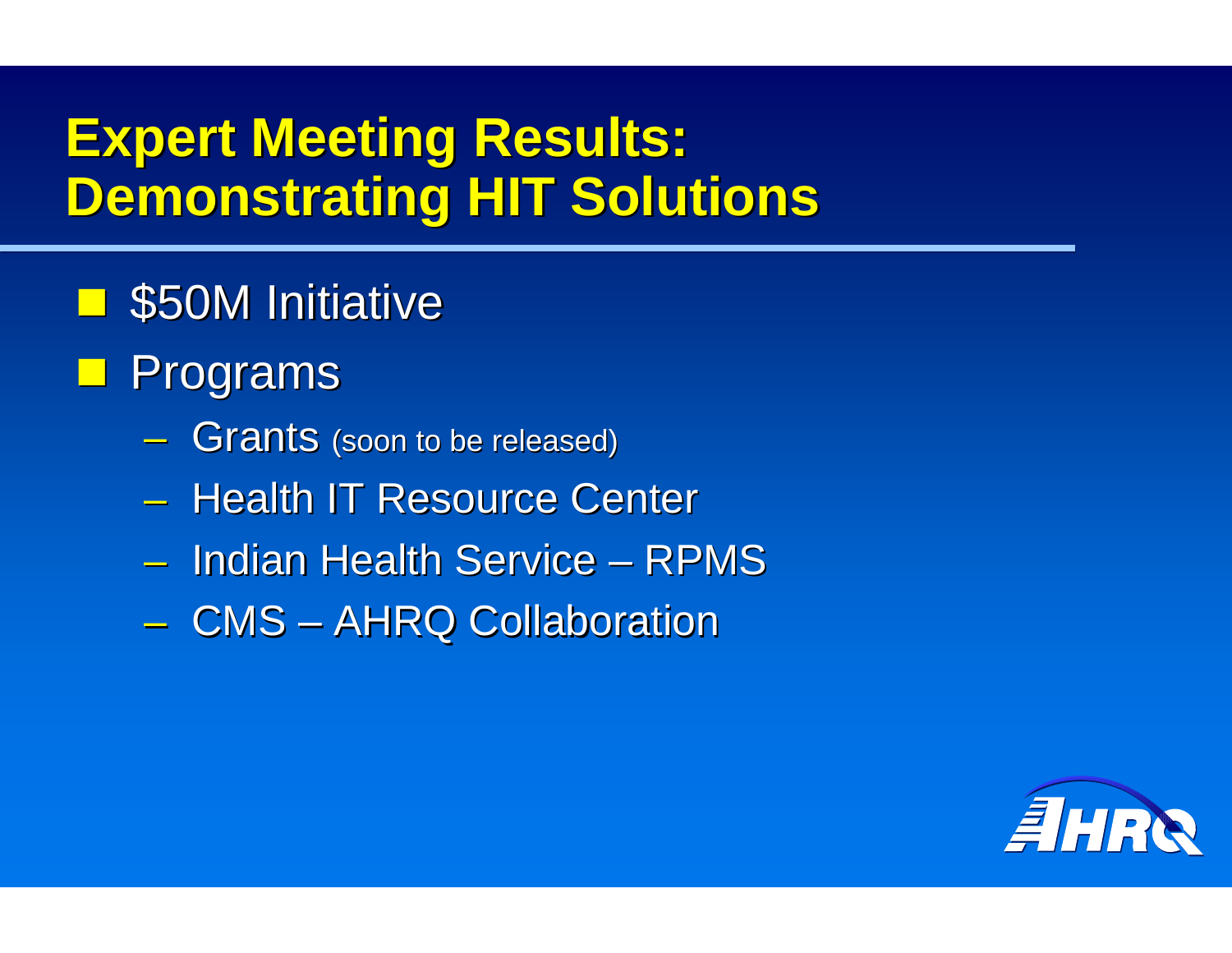### **Accelerate the Use and Adoption of Standards and Technology**

- a<br>Ma **510M Initiative**  $\mathcal{L}_{\mathcal{A}}$ — (AHRQ and ASPE)
- a<br>Ma Areas of focus
	- Voluntary industry clinical messaging/terminology standards
	- National standard nomenclature for drugs and biological products
	- Comprehensive clinical terminology and nomenclature standard
	- Conduct research regarding activities to advance and accelerate the adoption of interoperable IT technology

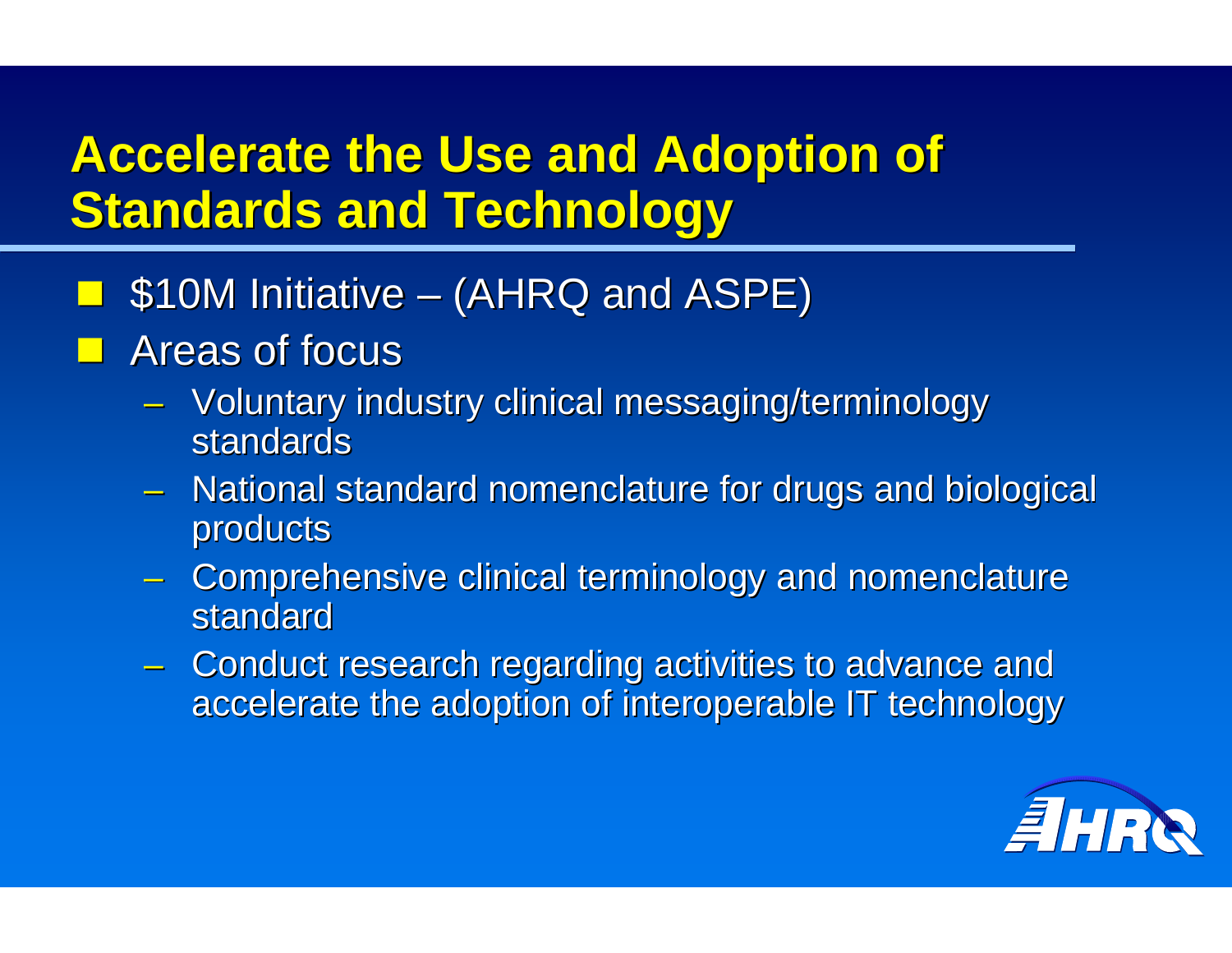### **Future Direction Future Direction**

- Expand on the direct quality and safety benefit from HIT
- $\Box$  . **Build on previous investment** – lessons learned from grantees
- **Expanded collaboration with Federal partners** (within and outside HHS) (within and outside HHS)

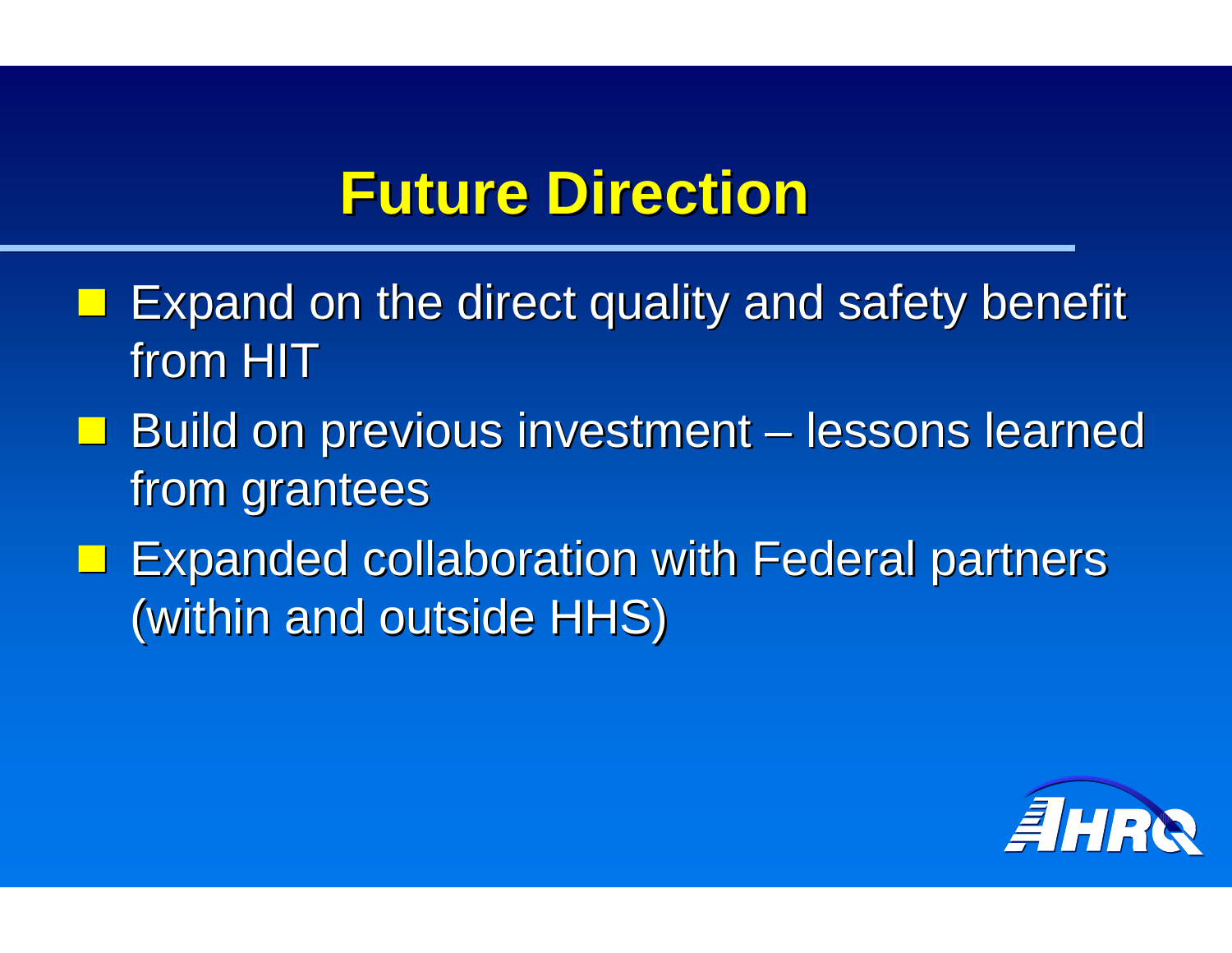### **Secretary Thompson Secretary Thompson March 21, 2003 March 21, 2003**

*In the modern era, every century has had its In the modern era, every century has had its major advance that has brought medical major advance that has brought medical science another giant step forward. …. What will the major advance of the 21st century be? the major advance of the 21st century be?*

**I am convinced that the medical revolution I am convinced that the medical revolution**  of our children's lifetimes will be the **application of information technology to application of information technology to health care. health care.**